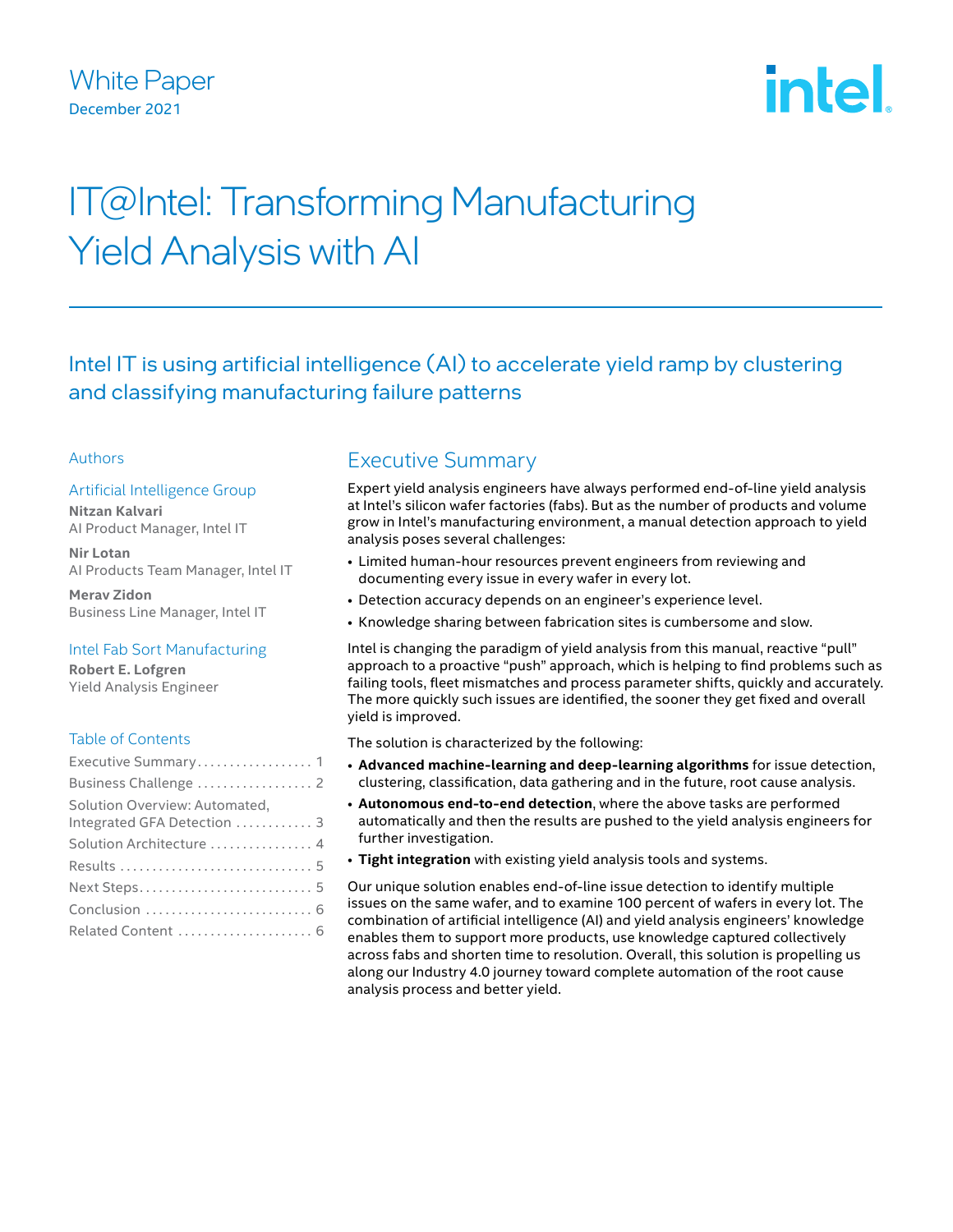# <span id="page-1-0"></span>Business Challenge

Intel is one of the world's leading high-volume manufacturers, with 15 wafer fabrication plants (fabs) in production worldwide at 10 locations. Like all manufacturers, Intel strives to improve manufacturing yield without driving up costs. Artificial intelligence (AI) has enormous potential to help achieve this goal, moving us closer to the Industry 4.0 vision of complete automation of manufacturing processes.

In semiconductor manufacturing, a single silicon wafer is composed of tens to hundreds of individual microelectronic integrated circuit units called dies. Wafers are produced in "lots," meaning product that is manufactured during a specific time period. Each wafer undergoes many manufacturing line (also known as "inline") steps as it moves through the fab, each of which involves a complex interplay between stateof-the-art manufacturing tools and highly advanced electrochemical-mechanical processes. Various problems can occur, such as a tool beginning to fail, the fleet of tools running mismatched or a change in one processing step inadvertently impacting another processing step. All of these issues—and many others—can introduce manufacturing line variability, negatively impacting the end-of-line yield.

Yield analysis engineers inspect end-of-line wafer for dielevel functional health indicators. One thing they look for are gross failure areas (GFAs), $1$  which appear as patterns that indicate a problem has occurred in the fab. Different problems cause different-looking patterns (see Figure 1). Until recently, the yield analysis engineers used a manual technique to deduce what went wrong inline from the end-ofline perspective. This exercise in pattern recognition serves as input for root cause analysis of an issue. Over multiple years of experience with wafer analyses, yield analysis engineers have cataloged dozens of baseline patterns that relate to specific inline problems.

#### Signature Patterns on Wafers Different problems cause different-looking patterns



#### **Figure 1.** Different inline problems with manufacturing tools and process manifest in different patterns on wafers.

The typical "pull" approach to identifying a GFA involves many challenges:

• **Time-consuming.** GFA detection is a repetitive and laborintensive job. And, as the number of products and volume grow in Intel's manufacturing environment, it is impractical to hire enough yield analysis engineers to review and document 100 percent of the end-of-line material. Due to human resource constraints, this manual approach is time-consuming and non-scalable.

- **Limited experience.** It takes many years for yield analysis engineers to gain experience in manufacturing process technologies to perform GFA detection accurately. This task tends to be a balance between art and science; engineers need many years of experience to learn how to distinguish accurately between random statistical "noise" and real GFAs/patterns/signatures. Thus, results of analysis and consistency depend heavily on the engineer's skill.
- **Convoluted by multiple failures.** Two or more inline problems may have affected a wafer, potentially leading to multiple patterns on one wafer. Due to resource and experience constraints, yield analysis engineers may identify and characterize only one inline problem, while the other problem(s) go undetected and unresolved, which may hinder fixing the root cause of both issues.
- **Siloed information.** Because Intel manufactures wafers in several sites in parallel, knowledge transition between yield analysis engineers requires meetings, which can slow knowledge sharing.
- **Delayed issue detection.** New issues can appear that are not on the list of baseline patterns. These unknown issues may go undetected until their repeat occurrence is captured by an experienced human eye. Delays in new issue detection due to limited visual sampling or experience may come at a significant cost to manufacturing health and yields.

Speedy detection and quantification of material at risk due to a fab event or excursion is highly critical. Intel's fabs run 24/7 and process thousands of wafers every hour. The longer a failed tool, mismatched fleet or an unintentional process shift runs uncontained, the more the material is at risk of degraded yields. An automated GFA classification solution can help improve yield by alerting the yield analysts of inline problems that can then be quickly addressed preventing even more wafers from being affected.

As Intel's product portfolio expands and becomes more complex, the business risk of undetected issues, incorrect signature attribution and the time it takes to identify even known signatures continues to grow. Intel IT is committed to helping Intel Manufacturing accelerate issue detection, improve accuracy and provide multi-product coverage for the issue detection cycle through an automated AI-based solution (see Figure 2).



**Figure 2.** To minimize inline problems' impact on yield and cost, we engage in an ongoing—and time-critical—cycle of issue detection, root cause analysis and in-fab correction of problems.

<sup>1</sup> Although not an industry-standard term, we commonly refer to GFAs as "crashes" and hence to our AI engine that automates GFA detection as "Auto Crash."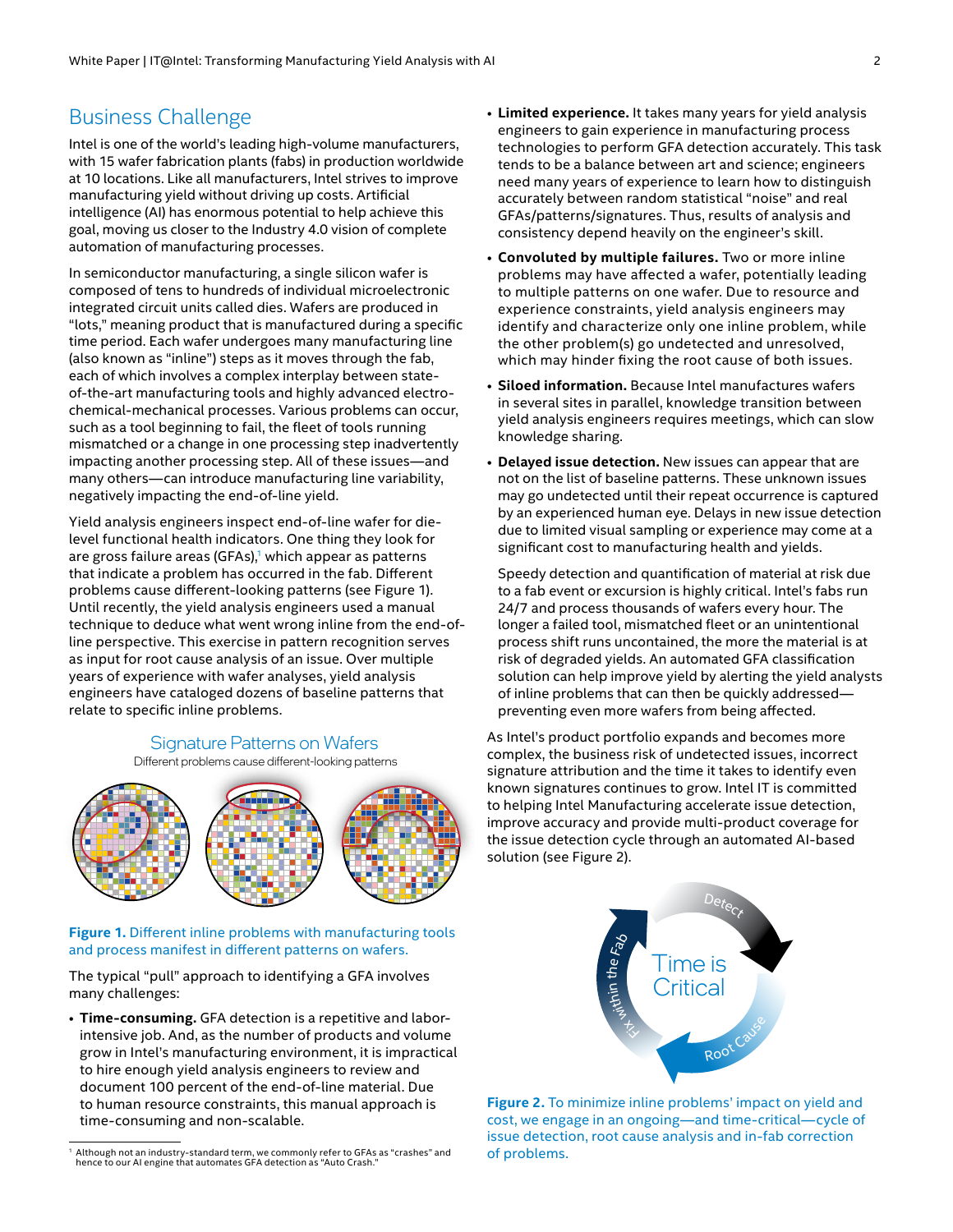# <span id="page-2-0"></span>Solution Overview: Automated, Integrated GFA Detection

Overall, integrating AI into all of Intel's manufacturing processes to solve a variety of manufacturing challenges is part of our vision for the Factory of the Future. As part of that effort, we have developed a transformational approach to improving and accelerating yield analysis. AI performs the repetitive, labor-intensive detection, then pushes the results to yield analysis engineers for root cause analysis.

The solution encompasses three key elements that make our solution unique in the industry:

- **AI model.** We developed a dedicated AI workflow that uses machine-learning, deep-learning and image-processing techniques to perform automated pattern recognition. AI can identify and document multiple GFAs per wafer, and learn to capture patterns that affect yield.
- **Autonomous end-to-end detection.** While the algorithm is important to the success of the overall solution, automation is the real game-changer. The legacy GFA tools were limited and required manual intervention and manual queries. Now, the automated push approach produces data for root cause analysis and calculates yield impact trends.
- **Holistic integration.** The algorithms' results are seamlessly integrated into the existing manufacturing workflow methods and tools, which improves ease of use and our ability to extend the algorithms' business value to additional use cases.

Other important aspects of the solution include structured data collection without manual documentation, a shift from monotonous pattern classification to focus more on root cause analysis and replacing local execution with a central system that can process and store far more data than is possible on a local client.

One important note: Our solution is not intended to replace yield analysis engineers. Instead, machines execute what they do best, and the engineers perform more complex intellectual tasks, such as applying business knowledge and finding the root cause of detected issues.

The combined solution—algorithm, automation and integration—currently provides two services:

- **Baseline pattern detection.** For 100 percent of end-of-line wafers, the solution can use the pattern examples provided to it to automatically determine if a wafer has a known (baseline) inline issue, without manual intervention. This aspect of the solution looks for issues we know exist in the manufacturing environment to some extent.
- **Unknown pattern detection.** The solution can also report information about all the patterns that are currently impacting yield and the level of impact. Yield analysis engineers can use the report to identify new insights, such as a new pattern, a known pattern that has a changed definition or a change in level of yield impact. This latter information can help engineers set their investigation priorities. Once the engineers complete the root cause analysis for a previously unknown pattern, the new pattern is added to the baseline pattern repository, and the AI model is retrained to recognize it.

This solution accelerates the speed at which inline problems can be identified, tagged and subsequently resolved for increasing total yields. The solution can help yield analysis managers increase yield in a talent-constrained environment. In other words, the solution helps maintain a high-quality product without additional yield analysis engineering head count.

While the manufacturing industry has made previous steps toward automating GFA detection, our use of machine-learning operations (MLOps) to drive acceleration and scalability is unique. The solution is providing transformational business value (see Table 1).

|                                                                           | <b>Manual Analysis</b>                                                                                                                                                  | <b>Al-based Analysis</b>                                                                                                                                                                                                                                                                |
|---------------------------------------------------------------------------|-------------------------------------------------------------------------------------------------------------------------------------------------------------------------|-----------------------------------------------------------------------------------------------------------------------------------------------------------------------------------------------------------------------------------------------------------------------------------------|
| <b>Benefits of Al</b>                                                     | Limited scalability: Only a subset of end-of-<br>line volume on one product or across multiple<br>products is analyzed.                                                 | Highly scalable—every wafer of every lot is analyzed,<br>which catches more issues, and can be used as an<br>accurate dataset for root cause investigation. The<br>solution can quickly expand to multiple products.                                                                    |
|                                                                           | Limited to a single gross failure area (GFA)<br>identification and documentation per lot.                                                                               | Multiple GFAs can be found and documented<br>per wafer.                                                                                                                                                                                                                                 |
|                                                                           | Quality of issue identification is based on a yield<br>engineer's experience-it may be biased, and<br>differs from person to person.                                    | Consistent, objective and reproducible tagging of<br>known patterns, plus the ability to find new GFAs for<br>investigation. As the solution improves over time, it can<br>potentially achieve experienced human-level accuracy<br>for all baseline patterns for a variety of products. |
| <b>Benefits of end-to-end</b><br>automation                               | "Pull" reactive approach for GFA search.                                                                                                                                | "Push" approach to help automatically detect active GFAs.                                                                                                                                                                                                                               |
|                                                                           | Requires about two days to update the aggregated<br>yield impact summary report.                                                                                        | Yield impact summary is automated.                                                                                                                                                                                                                                                      |
|                                                                           | Dataset creation for root cause analysis, trend and<br>yield impact calculation is labor-intensive.                                                                     | Enables easy dataset generation for root case analysis,<br>including trends over extended periods of time and<br>yield impact calculation.                                                                                                                                              |
|                                                                           | Knowledge sharing (see the sidebar, "A Closer<br>Look at the Virtual Factory") is based on meetings<br>and presentation materials, which can slow down<br>inline fixes. | Virtual Factory integration is automatic and fast,<br>enabling easy knowledge-capturing and sharing, which<br>in turn speeds inline fixes.                                                                                                                                              |
| <b>Benefits of holistic integration</b><br>with manufacturing environment | Analysis results are isolated from other analysis<br>and data exploration tools.                                                                                        | Results are fully integrated with existing processes and<br>tools, making the solution easy to adopt and use.                                                                                                                                                                           |

#### **Table 1.** Transformational Business Value Accruing from AI-based GFA Pattern Detection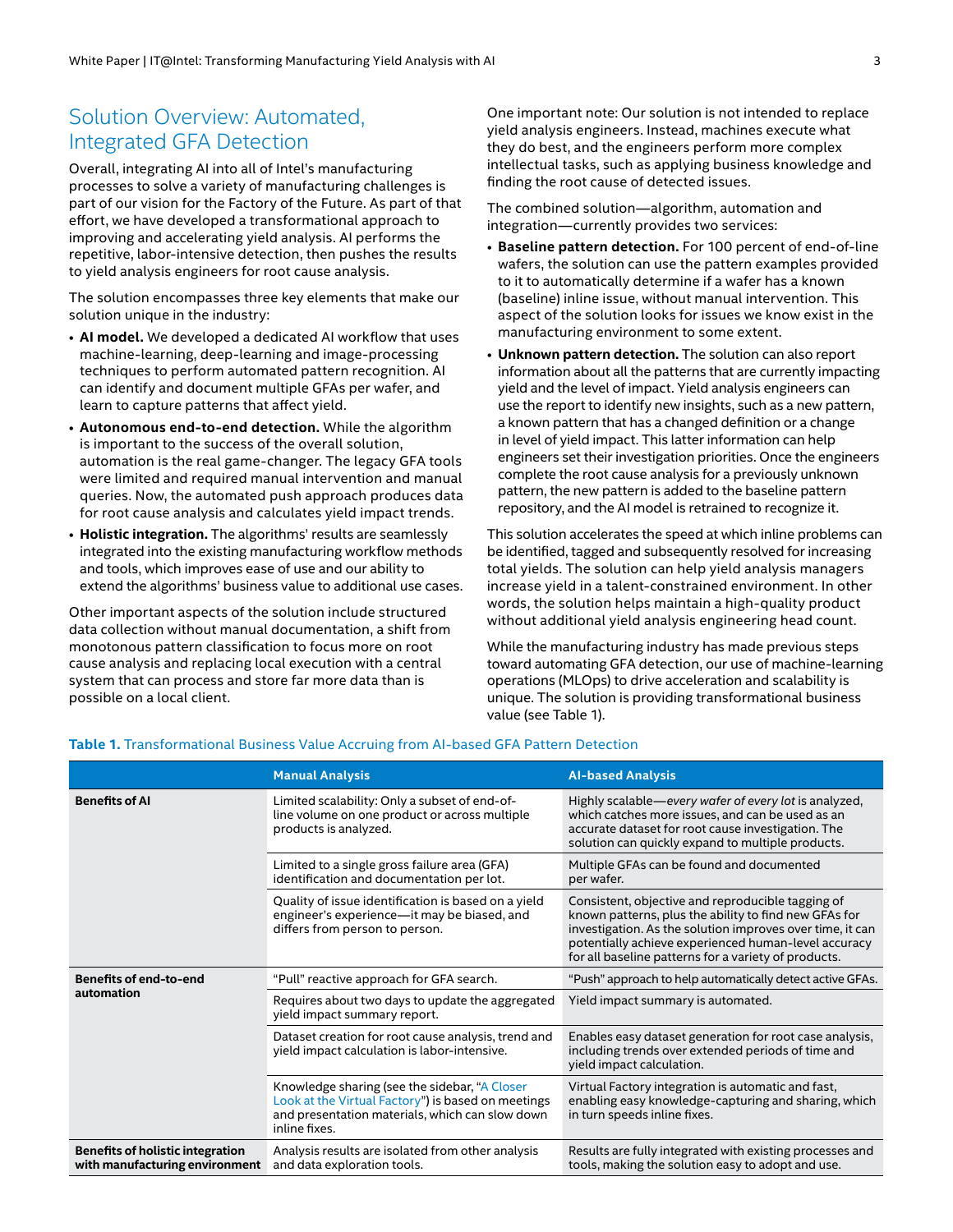## <span id="page-3-1"></span><span id="page-3-0"></span>A Closer Look at the Virtual Factory

#### Sharing solutions across factories leads to increased manufacturing efficiency and quality

Intel implemented a "Virtual Factory" concept nearly 20 years ago. The foundational assumption is that Intel's factories have many commonalities, so sharing solutions and information across all sites helps eliminate unnecessary effort and allows every factory to benefit from a breakthrough solution or idea. Whether it is an ergonomic solution, a new Manufacturing Execution System (MES) or an upgrade to a fab tool, once validated, the change is "Copy Exactly!" to all the factories. Our AI-based solution that automates GFAs on end-of-line wafers is no exception. We have integrated the solution into the Virtual Factory network. When the solution finds a new gross failure area (GFA) pattern and the yield analysis engineers complete their root cause analysis, the new pattern can be added to the list of known patterns at all fabs improving yield not only at the fab at which the issue was found, but at all of Intel's fabs around the world.

# Solution Architecture

Our AI-based GFA detection solution is part of our overall effort to use AI throughout Intel's business processes to improve business outcomes (see the sidebar, "[Using MLOps to](#page-4-1)  [Accelerate AI Model Productization](#page-4-1)"). The solution consumes data from the existing fab data lake, such as a list of wafers that previously suffered from a particular pattern signature and information about the overall wafer population. The AI-based models are trained using the baseline patterns. Once training is complete, the models are inferenced on all streaming material and provide classification results, along with yield impact measurements, to existing yield analysis tools. In parallel, AI models are running to identify new patterns that exist on wafers.

Tight integration with existing downstream visualization and analysis tools enables engineers to perform deep-dives into the data when warranted. They can also perform additional custom analysis if necessary. For example, the yield analysis operational management tool allows engineers to customize their analysis views of data and also allows fab users to have simplified web-based assessments for data viewing and data entry. Other tools integrated with the AI-based GFA detection solution include a root cause analysis tool and a dashboard and reporting tool.

The solution is designed for scalability. We use industrystandard software throughout (see Table 2), and we also use a modular approach so that we can add more models as the solution grows, to support additional product types. The algorithms combine several models that include both machine learning and deep learning. In late 2021, we had 16 models in production tagging about 2,500 wafers per day—and these numbers continue to grow as we add new patterns to the baseline pattern repository and add support for additional products.

#### **Table 2.** Automated GFA Detection Solution Software

| <b>Component</b>                                 | <b>Technologies</b>                                          |
|--------------------------------------------------|--------------------------------------------------------------|
| <b>Programming Language</b>                      | Python                                                       |
| <b>Machine- and Deep-</b><br>learning Frameworks | Python, TensorFlow, Seldon                                   |
| <b>Analytics</b><br><b>Orchestration</b>         | Argo, Apache Kafka based on the<br><b>Confluent Platform</b> |
| <b>Storage</b>                                   | MinIO database, Network File System (NFS),<br>ElasticSearch  |
| <b>Containers</b>                                | Docker, Kubernetes                                           |
| ΟS                                               | Linux, Ubuntu                                                |

The solution is built using cloud-native microservices running on a central server. Both model training/retraining and inference run in a private cloud, using a 20-node Kubernetes cluster equipped with Intel® Xeon® Silver 4215R processors (see Figure 3). The cluster, which also runs several other manufacturing AI solutions, serves all of Intel's fabs around the globe.



**Figure 3.** Our AI-based solution for detecting gross failure areas (GFAs) includes input data, the ability to retrain the models and full integration of results with existing analysis and visualization tools and processes.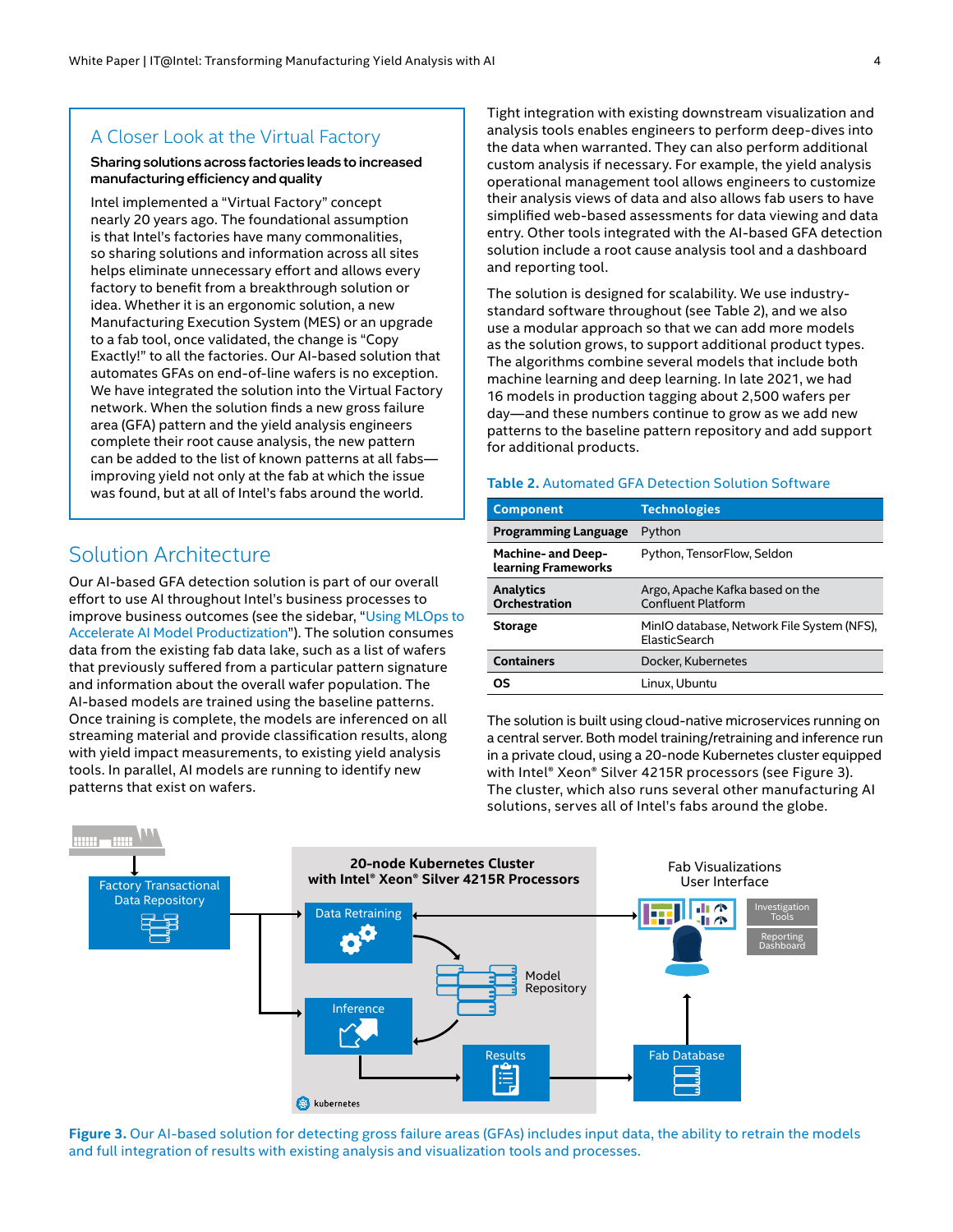## <span id="page-4-0"></span>Results

The success of our use of AI for end-of-line quality control and root cause analysis can be measured in several ways decrease in defect density, GFA detection accuracy and coverage are several metrics that we track. Our results include the following achievements:

- Early detection of GFAs, including unknown issues that could not have been identified by humans.
- Detection of multiple GFAs on a single wafer, enabling multiple root causes to be fixed simultaneously.
- Solution deployment to all factories producing Intel's leading products, enabling emerging issues in one factory to all be communicated to all the factories.
- 100 percent coverage of the wafers and lots.
- >90 percent accuracy in detecting baseline patterns.

By adding AI to the yield analysis process and integrating the overall solution into the manufacturing environment using automation, we have transitioned from a manual "pull" approach to a far more efficient "push" approach. This helps us maintain the high yield we had in previous process generations while keeping the same level of yield analysis staff. Plus, the yield improvement we are gaining can enable earlier release of products to market.

## Next Steps

We continually improve the AI-based GFA detection solution by retraining models and adding new models and algorithms. Additional improvements include the following:

- Correlate inline data to patterns detected at end-of-line to provide more precise inputs for root case analysis.
- When applicable, perform automated root case analysis and provide details about the tool, process or parameters that caused the issue.
- Link patterns between different fabs.
- Broaden the solution's use of historical information to provide additional insights. For example, the solution could point out that a similar pattern was handled by a particular yield analysis engineer. Also, expanded historical data may uncover commonalities between patterns.
- Incorporate employee feedback with regard to new issues and the system's performance in the case of false detection.
- Scale to more products and new silicon process technologies.

## <span id="page-4-1"></span>Using MLOps to Accelerate AI Model Productization

#### Deploying AI faster and enabling self-maintaining, cost-effective AI services in production at scale

Intel IT works with Intel Manufacturing to apply artificial intelligence (AI) across Intel to transform critical work, optimize processes, eliminate scalability bottlenecks and generate significant business value (more than USD 1.5B return on investment in 2020). Our efforts unlock the power of data to make Intel's business processes smarter, faster and more innovative, from product design to manufacturing to sales and pricing.

To enable this operation at scale, we developed Microraptor, which is a set of machine-learning operations (MLOps) capabilities that are reused in all of our AI platforms. Microraptor enables world-class MLOps to accelerate and automate the development, deployment and maintenance of machine-learning models. Our approach to model productization helps avoid the typical logistical hurdles that often prevent other companies' AI projects from reaching production. Our MLOps methodology enables us to deploy AI models to production at scale through continuous integration/continuous delivery, automation, reuse of building blocks and business process integration.

Our MLOps methodology provides many advantages:

- The AI platforms abstract deployment details and business process integration so that data scientists can concentrate on model development.
- We can deploy a new model in less than half an hour, compared to days or weeks without MLOps.
- Our systematic quality metrics minimize the cost and effort required to maintain the hundreds of models we have in production.

For more information, read the IT@Intel white paper, "[Push-button Productization of AI Models](https://www.intel.com/content/www/us/en/it-management/intel-it-best-practices/push-button-productization-of-ai-models-paper.html)."